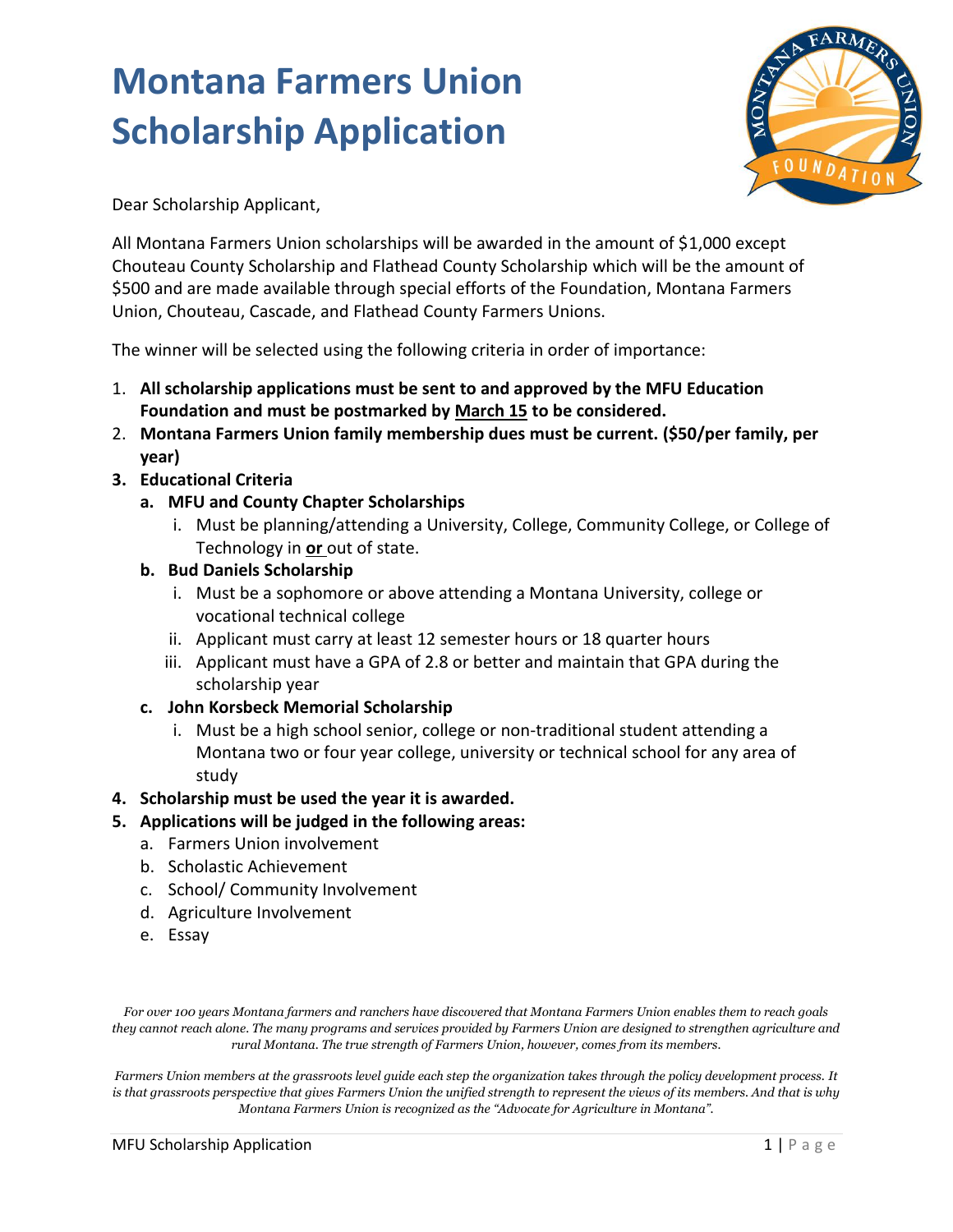OUNDATION

| For which scholarship(s) are you applying? |  |  |
|--------------------------------------------|--|--|
|--------------------------------------------|--|--|

| Montana Farmers Union | John Korsbeck Memorial | <b>Bud Daniels Memorial</b> |
|-----------------------|------------------------|-----------------------------|
| Chouteau County       | Cascade County         | <b>Flathead County</b>      |

| <b>Personal Reference #1:</b> | <b>Personal Reference #2:</b> |
|-------------------------------|-------------------------------|
|                               |                               |
|                               |                               |
|                               |                               |
|                               |                               |

#### **Veterans Preference:**

Preference will be given to applicants of the John Korsbeck Memorial Scholarship with a direct relationship to an active service member or veteran. If you would like to claim Veteran's preference, please complete the following information. Name of Service Member: \_\_\_\_

| Branch of Service: |  |
|--------------------|--|

| please complete the following imorniation. |                            |
|--------------------------------------------|----------------------------|
| Name of Service Member:                    | Relationship to Applicant: |
| Branch of Service:                         | Years of Service:          |
|                                            |                            |

*For over 100 years Montana farmers and ranchers have discovered that Montana Farmers Union enables them to reach goals they cannot reach alone. The many programs and services provided by Farmers Union are designed to strengthen agriculture and rural Montana. The true strength of Farmers Union, however, comes from its members.*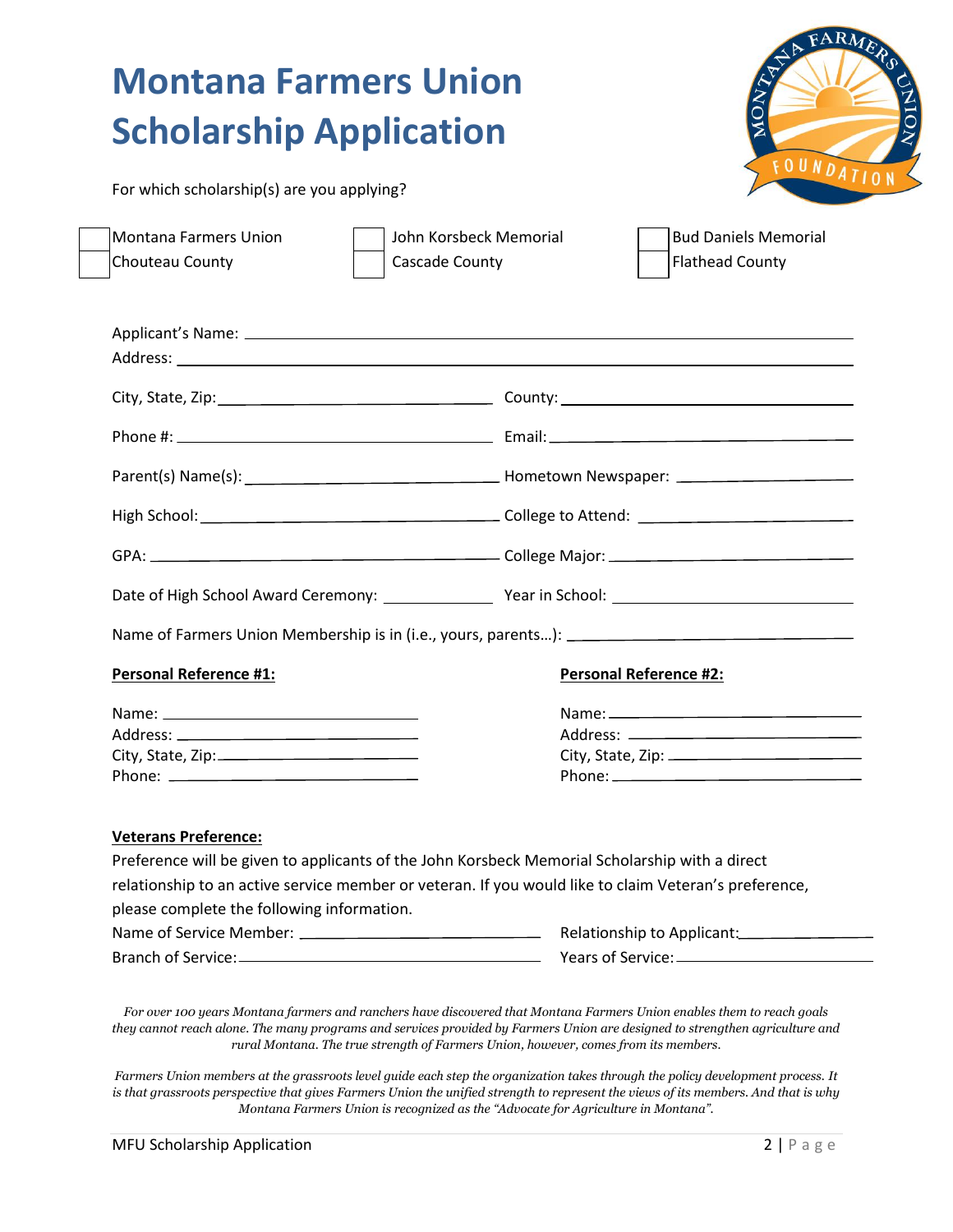

### **Farmers Union Involvement**

Please check the box next to the activity for which you participated and list the approximate dates.

| $\blacktriangledown$ | <b>Activity</b>                                                    | <b>Years/Dates Attended</b> | <b>Number of Years</b> |
|----------------------|--------------------------------------------------------------------|-----------------------------|------------------------|
|                      | Camp Attendance                                                    |                             |                        |
|                      | Senior Youth Advisory<br>Council(SYAC)                             |                             |                        |
|                      | All-States Camp<br><b>National Youth Advisory</b><br>Council(NYAC) |                             |                        |
|                      | Junior Dean<br>Camp Counselor                                      |                             |                        |
|                      | <b>Torchbearer</b>                                                 |                             |                        |
|                      | <b>National Convention</b><br>(Youth Delegate)                     |                             |                        |
|                      | <b>State Convention</b>                                            |                             |                        |
|                      | <b>Convention Day Camp</b>                                         |                             |                        |
|                      | Producers Conference                                               |                             |                        |
|                      | Women's Conference                                                 |                             |                        |
|                      | Ag Days                                                            |                             |                        |
|                      | Day Camps                                                          |                             |                        |
|                      | Other - Please List                                                |                             |                        |
|                      |                                                                    |                             |                        |
|                      |                                                                    |                             |                        |
|                      |                                                                    |                             |                        |
|                      |                                                                    |                             |                        |

#### **Highest level obtained in MFU Youth Leadership Program:**

*For over 100 years Montana farmers and ranchers have discovered that Montana Farmers Union enables them to reach goals they cannot reach alone. The many programs and services provided by Farmers Union are designed to strengthen agriculture and rural Montana. The true strength of Farmers Union, however, comes from its members.*